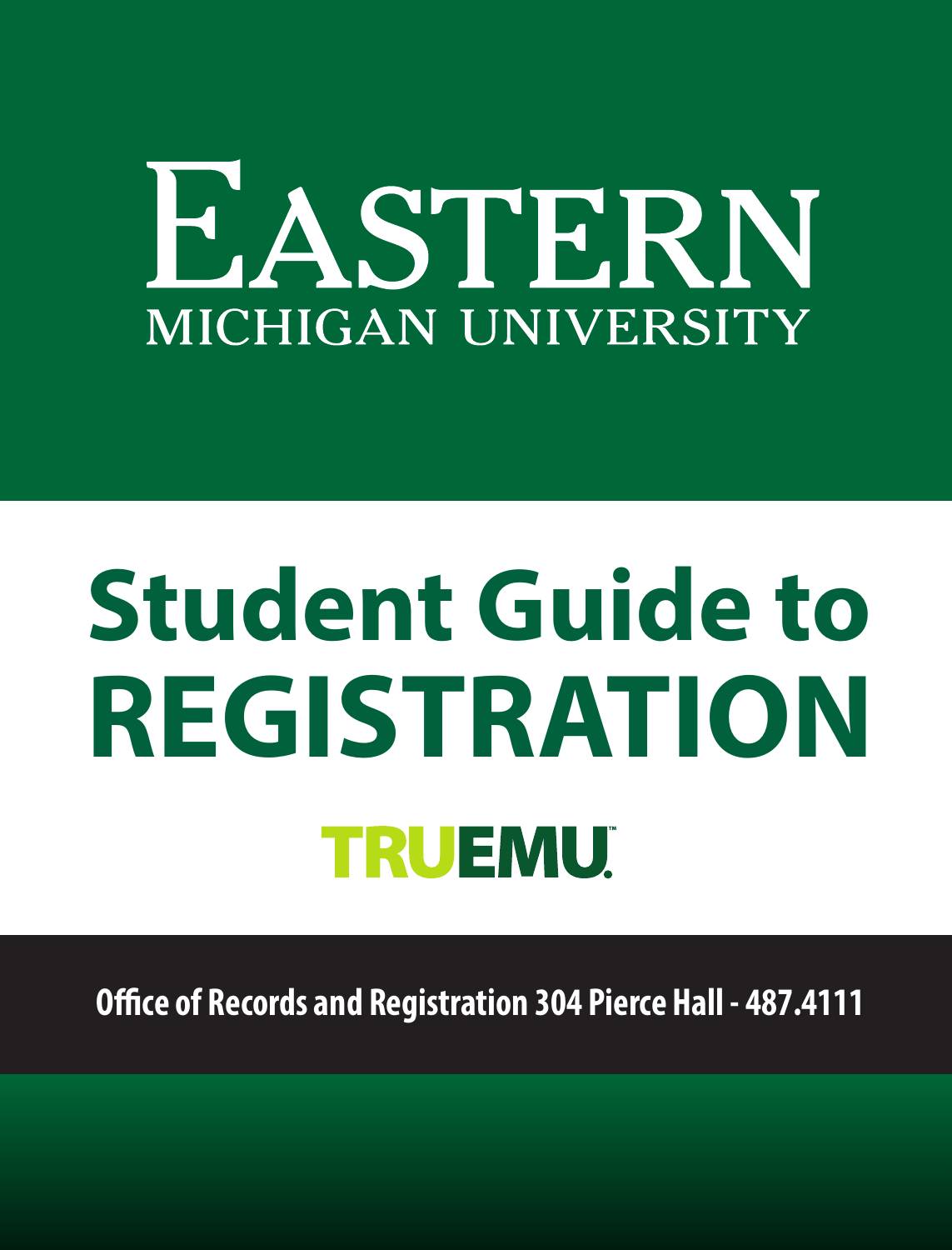## **HOW TO WEB REGISTER**

## **EMU uses a Web-based registration process through the my.emich system.**



All students MUST use the online registration system to register for classes. For additional assistance, visit Service EMU (268 Student Center) or call the Office of Records and Registration at 734.487.4111.

# **Step 1:**

## **Activate your NetID (my.emich) Account**

If you already are using the **my.emich** system and your password has not expired, skip this step and go to Step 2. (If your password has expired, you will be redirected to the account password reset page). To get your **NetID (my.emich)** credentials, you must:

> Be admitted to EMU. If you still need to take care of any admission details, please visit our Web site at www.emich.edu and click on "Admissions" or call 1.800.GO.TO.EMU (734.487.3060 for local calls).

#### **EMU STUDENT GUIDE**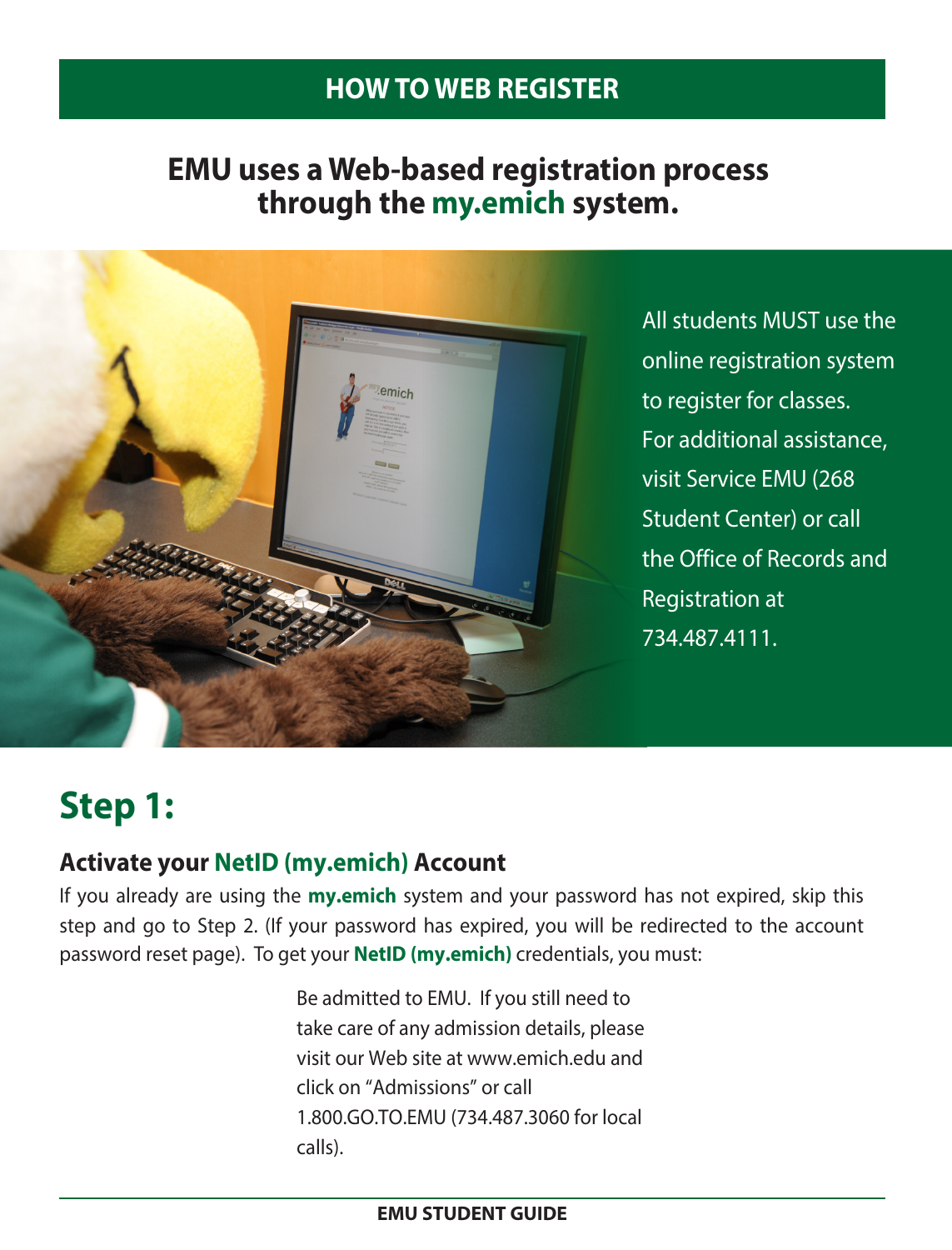**If you meet these criteria, do the following to get your NetID (my.emich) account** 

**information.** (Detailed instructions for activating your **NetID (my.emich)** account can be found at http://www.emich.edu/it/passwords/emich/create\_account/index.php) Perform the following steps to activate your **NetID (my.emich)** account:

- **1.** Go to https://account.emich.edu.
- **2.** Click the **Activate Account** button (DO NOT fill-in the fields). **Note:** The **Verification** process may not be required at all times. Click the **Refresh** button to obtain different verification codes. Click the **Audio** button to toggle between text and audible verification codes.
- **3. Type the verification code(s)** in the field below the code(s) displayed then Click the Verify button (the codes displayed may be one or two typed words, or an image of text). The Activate Account page is displayed.
- **4.** Type in your **NetID** and **EID** numbers in the respective fields then click the **Activate** button.
- **5.** Click the **Continue Button** in the Activation Confirmation window. The **Change Password** is displayed.
- **6.** Type your **New Password** and **Confirm Password** in the respective fields and then click the **Change Password** button.
- **7.** Click the **Continue** button in the Success window.
- **8.** Review the **Update Profile** window and then check the **I Agree** box and click the **Continue** button.
- **9.** Type your alternate email address (NOT your EMU email address) in the **Alternate Email for Password reset** field and then click the **Update** button. Your alternate email address is used when you reset a forgotten your password.
- **10.** Click the **Continue** button in the Success window.
- **11.** The **Logout** window displays. Close your browser before attempting to log in again.

If you experience problems activating your account, check the supported browsers page to ensure you are using a compatible system and browser. If you have further questions, please contact the I.T. Help Desk at 734.487.2120 or visit them in 106 Halle Library.

## **Step 2:**

## **Logging in and navigating to Student Services**

Use your Web Browser to go to **http://netid.emich. edu**, and enter your username and password in the spaces provided. When you are ready to register, select the Student tab. Scroll down to the "Registration" link, and then click "Add or Drop Classes". Follow the instructions to enroll in your classes.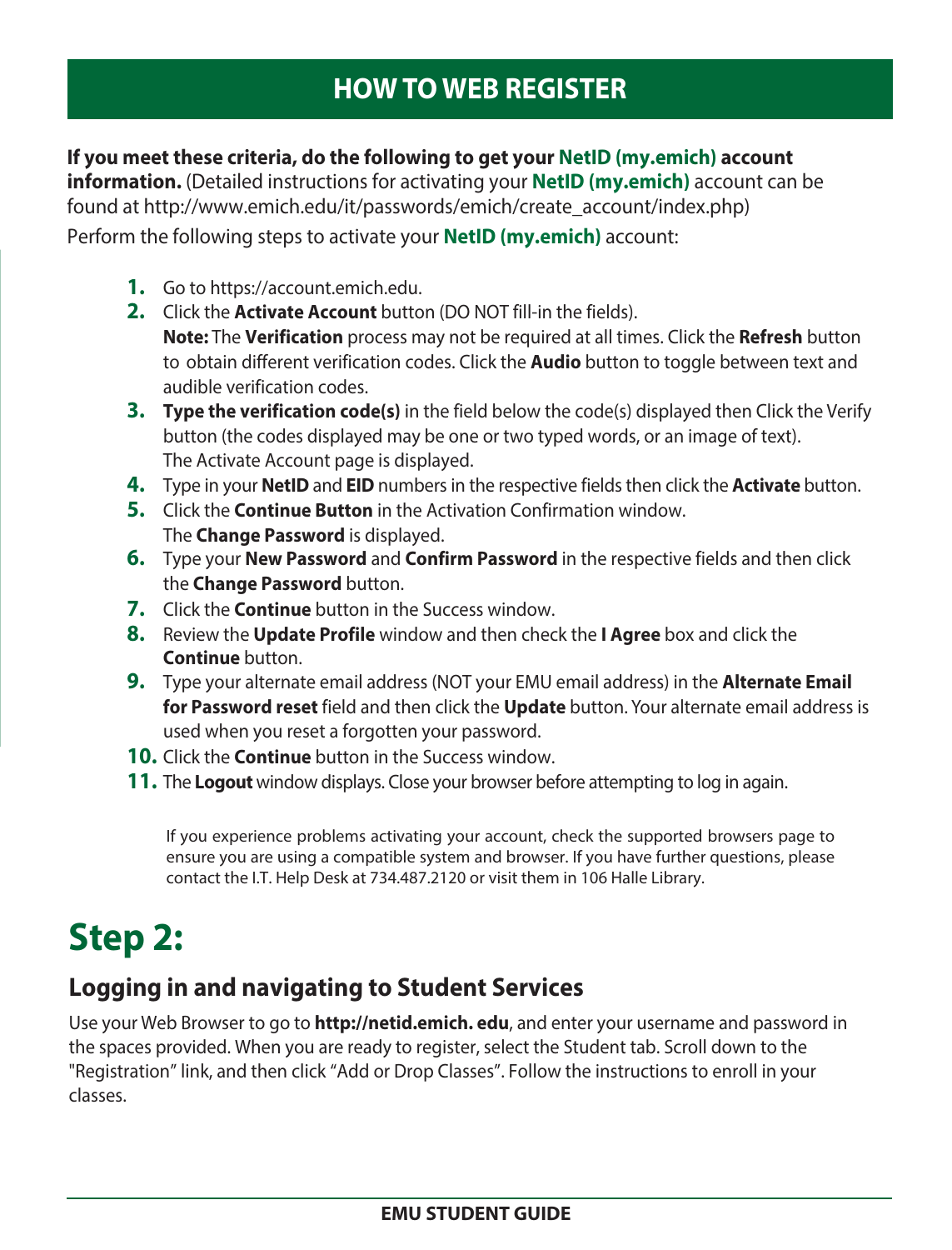## **GUIDE TO REGISTRATION POLICIES AND PROCEDURES**

Spending a few minutes to become familiar with this guide will help avoid registration errors that could potentially delay degree completion or add unnecessary costs to your education.

#### **OFFICE OF RECORDS AND REGISTRATION SERVICES**

#### **Phone Assistance:**

Need assistance with your academic record or registering for class? Records and Registration staff are available by phone Monday-Friday 8am to 5pm to answer your questions. Call 734.487.4111.

#### **In Person Assistance:**

If you wish to speak with someone face-to-face, you can do this at Service EMU (268 Student Center).

In addition to answering your questions, staff are available at Service EMU to assist with the following transactions:

- Total withdrawal requests
- Individual course withdrawals for students with holds
- Late registration for students with prior departmental authorization
- Auditing a class
- Removal of pass/fail grading option
- Address and/or name change
- Request for an EMU transcript

#### **Form Submission:**

Need to drop off a form? You can do this at Service EMU or in the Records and Registration drop box (outside 303 Pierce Hall). Forms accepted:

- Enrollment verification/deferment forms
- Course substitutions/waivers
- Undergraduate re-enrollment applications
- Requests to enroll in 500 level courses when restricted by academic level
- EMU transcript requests

#### **On-line Services – Remember These Can be Done Online:**

- Application for graduation (my.emich account)
- EMU transcript requests (my.emich.edu or getmytranscript.com)

#### *PLEASE DO NOT SEND ANOTHER PERSON TO HANDLE YOUR RECORDS AND REGISTRATION BUSINESS!*

**By federal law,** we can only accept transaction requests from the student, with photo identification and a signature.

#### **UNIVERSITY REGISTRATION POLICY**

By registering for classes at Eastern Michigan University, you accept responsibility for reading and conforming to all policies, procedures, required dates, fees and other requirements published in the University Catalogs and in the student guide. Upon registering for your first class in a given semester, you will incur a non-refundable registration fee.

#### **ADDRESS CHANGE**

File your ADDRESS CHANGE with the post office and the University. Each time you change your address, you must update your address in the University's records. You can make address changes online by logging into your my.emich.edu account, clicking on the Student tab, choosing"Personal Information"and following the links to the address correction page. If you have activated your Higher One card, you must also change your address with Higher One.

#### **COURSE LOAD**

#### *Undergraduate:*

Students must register for a minimum of 12 credit hours to qualify as full time for University purposes, including financial aid.

Timely graduation will require a higher number of credits. Students should consult regularly with academic and career advisors to construct an appropriate academic plan. As such, the recommended course load is 15-19 hours.

The registration system will prevent registration for more than 19 credit hours in any given semester. Request permission at Service EMU to add classes in excess of 19 credits. First semester students and students on academic probation, may not take more than the recommended full-time academic load without special permission from the University Registrar, 304 Pierce Hall, registrar@emich.edu.

#### *Graduate:*

During each semester, a full time graduate student is required to enroll in a minimum of 8 credit hours and may not exceed 15 hours. A student attending half-time is required to enroll in a minimum of 4 hours.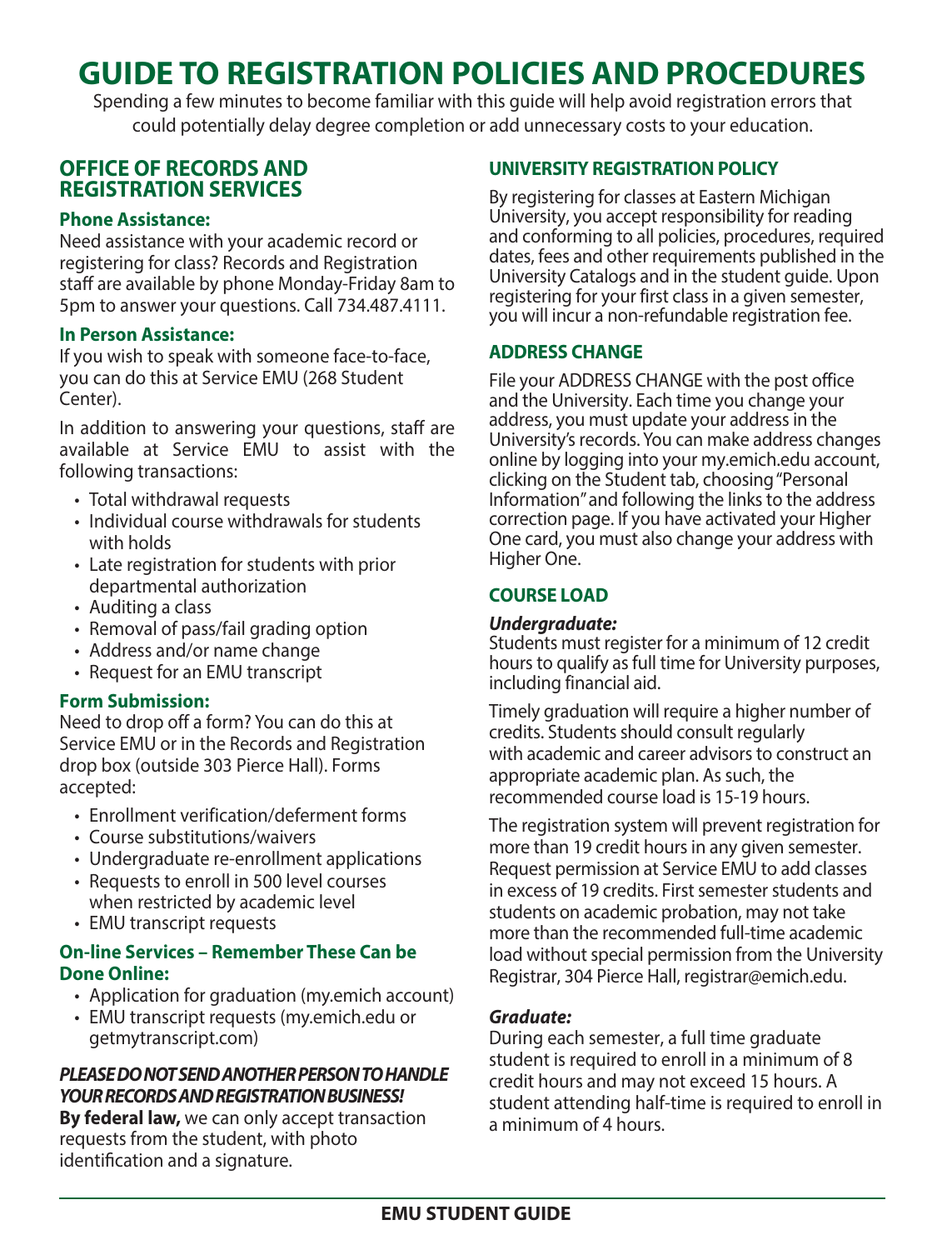#### **COURSE OPTIONS**

See the EMU catalog for guidelines for all of the following:

*Auditing Classes:* Courses may be audited (no credit or grade is given) subject to the approval of the Department Head or School Director offering the course. Tuition and fees apply the same as if credit is given. Forms may be obtained online or at the Service EMU Centers (McKenny Hall and the Student Center).

*Credit/No credit:* A credit/non credit option is utilized by departments in courses where the standard letter grades are not appropriate.

*Incompletes:* An "I" is awarded only when a student's work has been of acceptable quality ("C" or better), but the required amount of work has not been completed because of illness, necessary absence or other satisfactory reasons. It is never applied to poor work or to non-attendance of class by the student. An incomplete is granted by the instructor at his/her discretion. A maximum of one (1) year is allowed for completion of the course work. Please see the EMU catalog for an expanded version of this policy (catalog.emich.edu).

*Pass/Fail Option:* The pass/fail option is available to students who wish to experiment in an unfamiliar field without jeopardizing their grade point averages or for other reasons. Please see the EMU catalog (catalog.emich.edu) to see who qualifies to use this option. A student who qualifies and wishes to elect this option should fill out a pass-fail form and submit it to the University Advising and Career Development Center, 200 McKenny Hall. Graduate students enrolled in undergraduate classes who would like to elect pass/fail should consult with an academic department advisor or the Graduate School. See semester calendars online at emich.edu/registrar/ datesanddeadlines.

*Repeat of Course:* Students who meet the prerequisites and all other conditions for enrollment may repeat courses. If a student repeats a course up to two times (for a total of three attempts), only the last grade received will be used in determining the student's grade point average. All course attempts with repeats indicated will remain on the permanent record,

even if not used to determine the grade point average. There are no restrictions on the number of times that a student may take a course, however, the grades earned in the third and allsubsequent attempts will be used in determining the student's grade point average unless explicit permission to have previous grades for the course eliminated from the calculation is granted by the EMU Registrar. Specific guidelines are outlined in the EMU catalog (catalog.emich.edu).

Graduate students may only repeat a course once, and only if the grade obtained in the first enrollment is less than a B.

**COURSES BELOW THE 100 LEVEL** Developmental courses, those with course numbers below 100, will appear in total hours attempted, completed and passed. The grades will also be used in calculating the term and cumulative grade point average. However, they will NOT count toward the minimum 124 hours required for graduation.

#### **500-LEVEL COURSES AS UNDERGRADUATE CREDIT FOR SENIORS**

Courses numbered 500-599 are intended for graduate students but are open, in a limited number of cases, to seniors. See the EMU Catalog for guidelines and information.

#### **APPLICATION FOR GRADUATION**

Students who anticipate completing graduation requirements must file a graduation application online via their my.emich at the beginning of the semester in which they plan to complete all degree requirements. For more graduation information, go to www.emich.edu/registrar and click on Graduation Information.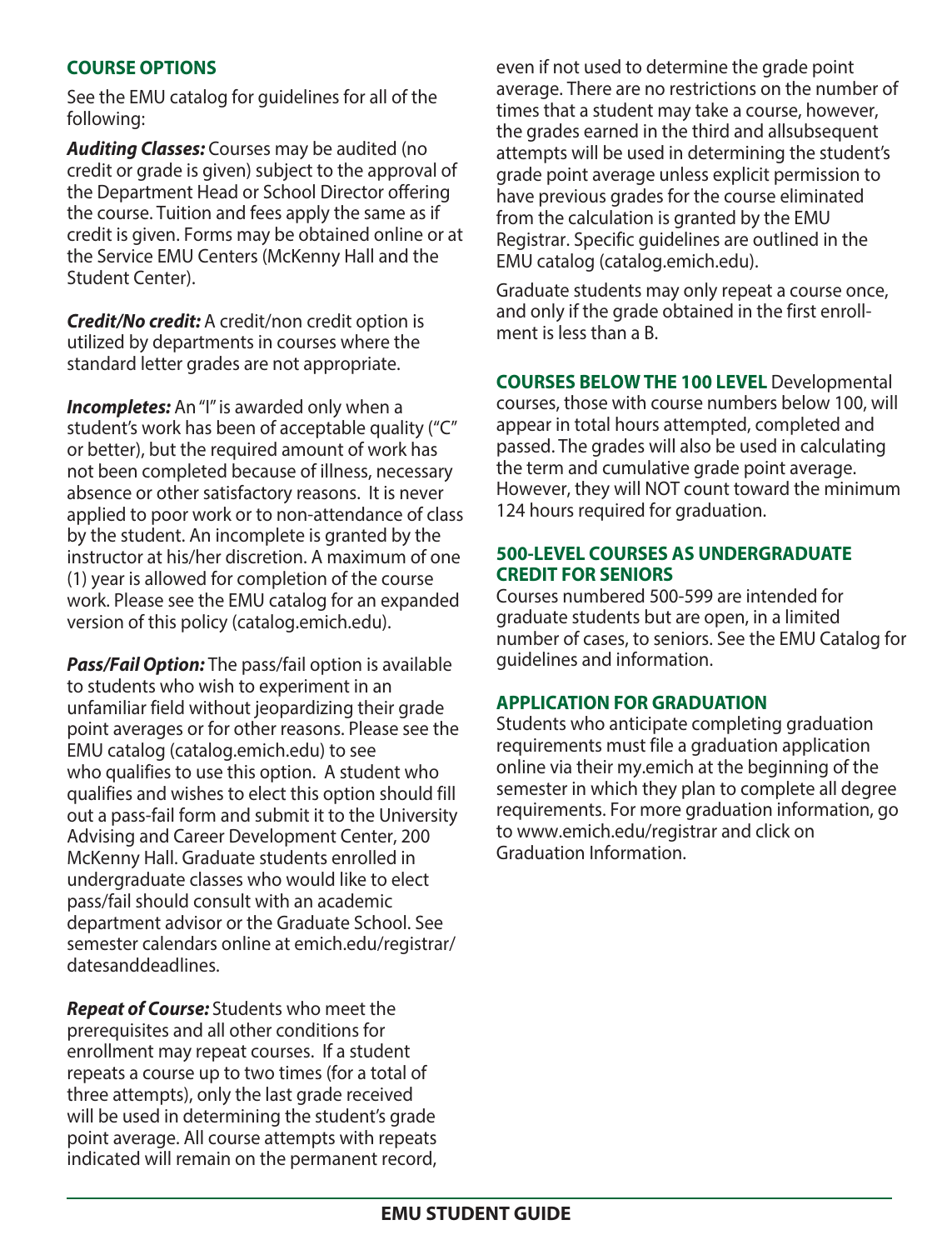#### **LATE REGISTRATION**

- 1. Students must be registered in order to attend classes.
- 2. After the first day of classes, you have a short grace period in which to register via the Web. If your first registration for the term is on or after the first day of the term, you will be assessed a single, one-time late registration fee.
- 3. After the grace period, registration is permitted on an exception basis only. Authorization from the appropriate academic department is required for each course. Registration with departmental authorization is permitted through 50 percent of the semester/ subterm. See calendars in this guide section for specific deadlines.
- 4. After the registration (by departmental authorization) deadline, students will not receive credit for any class(es) in which they are not officially registered. If a student believes they have extenuating circumstances and should be permitted to register after the deadline, he/she must submit a late registration appeal. All appeals must be reviewed and endorsed by the instructor, department head and dean of the college in which the course is taught. Final approval rests with the Registrar. A request does not constitute approval. A late add fee will be assessed on all approved appeals. The late registration fee will also be assessed if the student has not previously registered for at least one class

#### **NOTIFICATION OF STUDENT RIGHTS UNDER FERPA POLICY**

The Family Educational Rights and Privacy Act (FERPA) affords students certain rights with respect to their education records. Please refer to the EMU catalog or our Web site (www.emich.edu/ registrar) for complete information on FERPA.

#### **TRANSCRIPT REQUEST**

Official transcript ordering forms are available through the Records and Registration web site at www.emich.edu/registrar. Transcripts may also be ordered online at:

www.getmytranscript.com or through your my.emich account.

#### **U.ACHIEVE-EMU's online degree evaluation program**

U.Achieve is a comprehensive degree audit system through your my.emich account that allows for degree planning and tracking of progress toward completion. See your my.emich account for directions.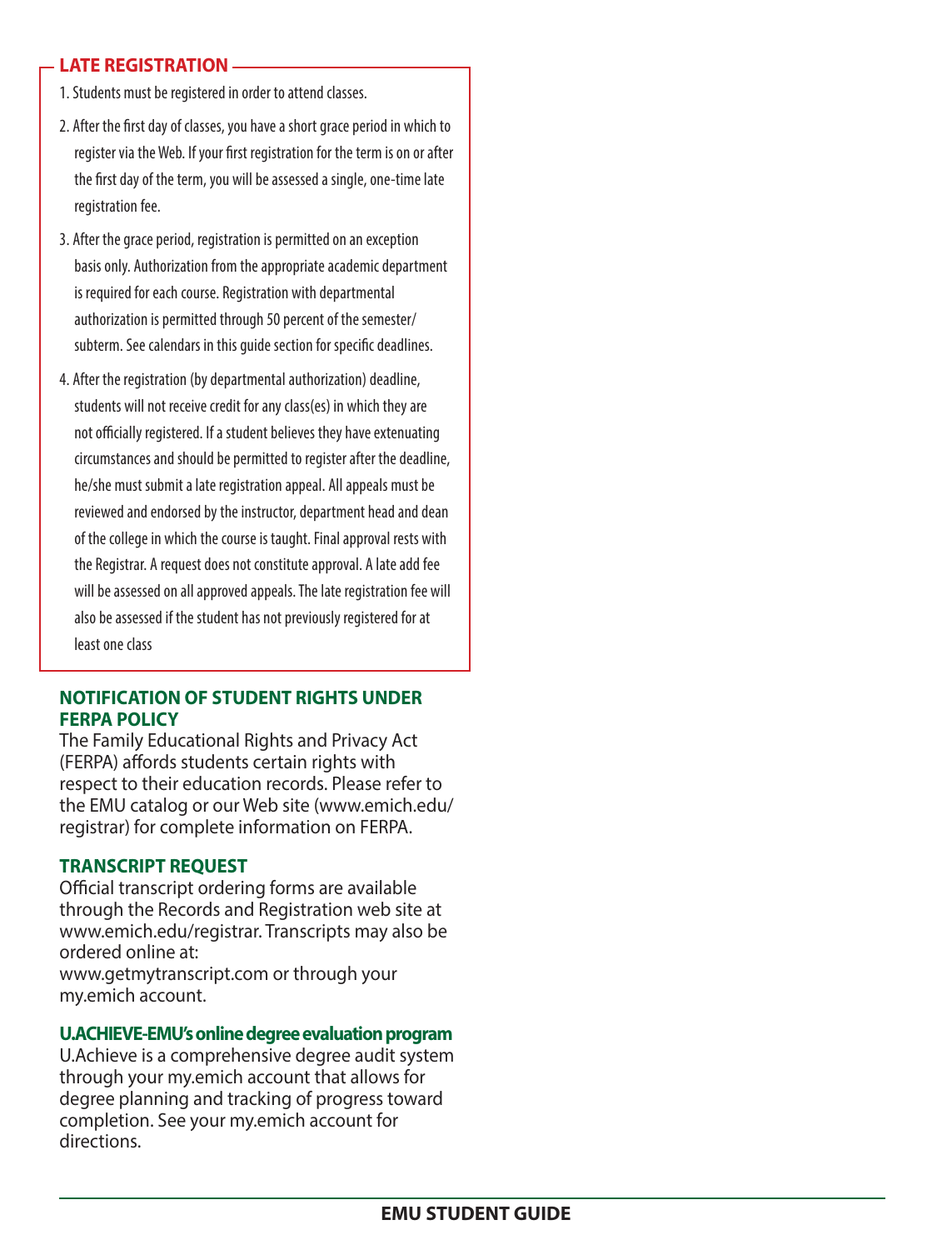## **POLICY FOR WITHDRAWING FROM CLASS(ES)**

#### **INDIVIDUAL DROPS/WITHDRAWALS FROM CLASSES**

Drops/withdrawals from class are permitted according to the published university schedule found at emich.edu/registrar. If students have a hold on their account preventing access to drop or withdraw, contact should be made with Service EMU for assistance.

#### **LATE WITHDRAWAL**

Late withdrawal from the University may be requested by a student when unexpected circumstances arise after the deadline for withdrawal. Normally, only one request will be considered in a student's educational career.

The student must submit a request that can be found at www.emich.edu/registrar/forms/ index.php. Upon review of the submitted documented evidence, the Late Withdrawal & Tuition Appeal Committee will make a final determination.

#### **COMPLETE CANCELLATION OF ALL YOUR CLASSES FOR THE SEMESTER (TOTAL WITHDRAWAL)**

You may cancel all classes by:

- **1.** Coming to a Service EMU (268 Student Center), or
- **2.** Mailing the cancellation to the Office of Records and Registration, 304 Pierce Hall, Eastern Michigan University, Ypsilanti, MI 48197 or
- **3.** Emailing from your my.emich account your student number, semester, year and main reason for withdrawal, to registrar@emich.edu.
- **4.** In writing by fax to 734.487.6808 with your signature.
- **5.** If you are receiving financial aid, NOTIFY THE OFFICE OF FINANCIAL AID that you will not be attending.
- **6.** If you are in the residence halls, CONTACT THE HOUSING OFFICE to arrange for CONTRACT WITHDRAWAL.

Through the 100 percent deadline, a total withdrawal will result in a refund of 100 percent of tuition and fees. The non-refundable registration fee will remain. Through the 50 percent deadline, total withdrawal will result in a 50 percent refund of tuition and fees with W grades. Through the 25 percent deadline, total withdrawal will result in a 25 percent refund of tuition and fees and W grades. See semester calendars online at emich. edu/registrar/datesanddeadlines.

#### **FAILURE TO DO THE ABOVE MAY LEAVE YOU WITH TUITION AND/OR HOUSING CHARGES THAT WILL NOT BE PAID BY FINANCIAL AID.**

#### **HELP! THERE'S A HOLD ON MY ACCOUNT SO I CAN'T REGISTER ...**

Eastern Michigan University may place a hold on a student's registration if either financial or academic performance obligations are not met. To settle your account and clear a financial hold, **contact Student Business Services at 734.487.3335.** (For academic holds, please see your academic advisor.) You will then be allowed access to the Web Registration System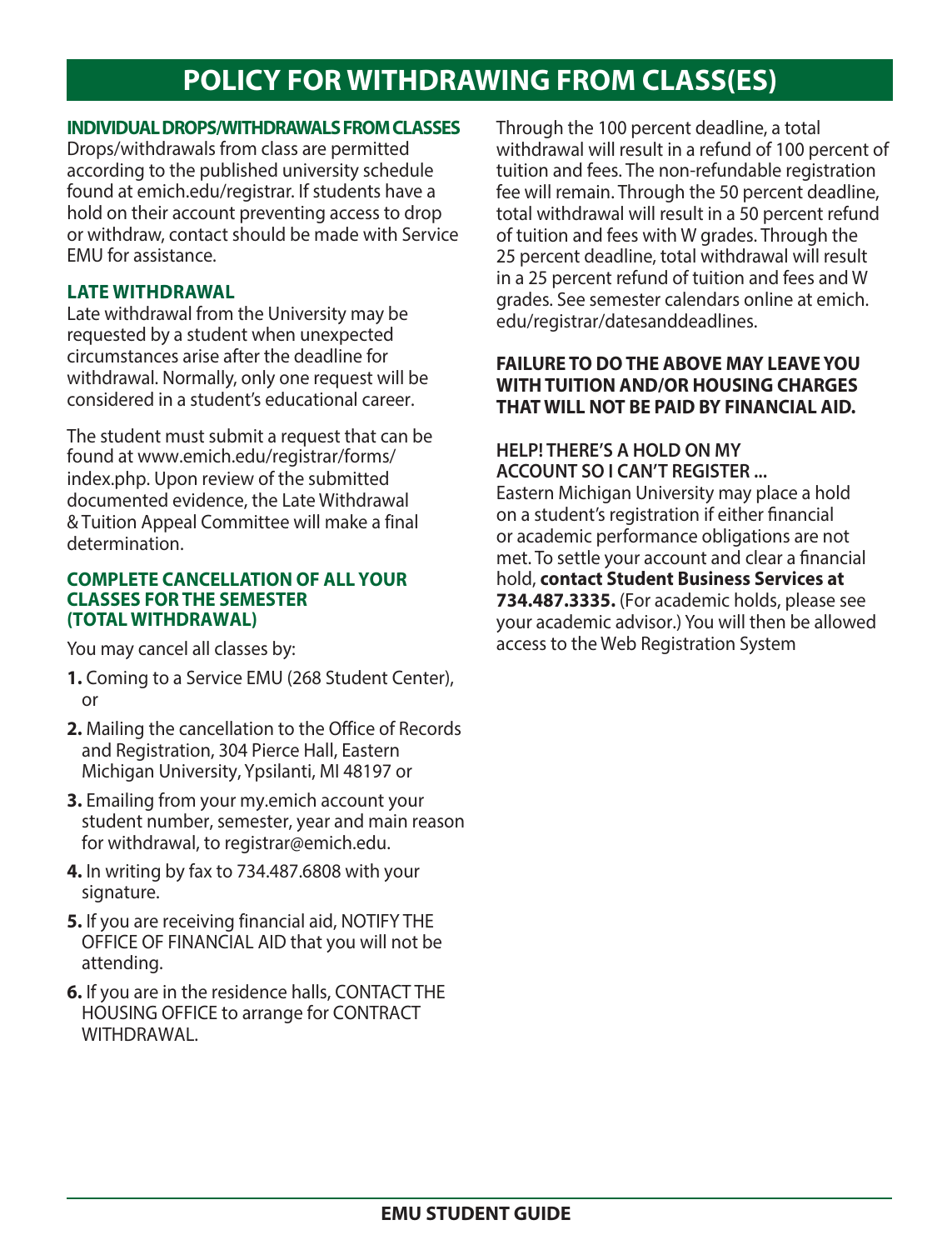## **SERVICES/WHERE TO GO FOR HELP**

#### **Academic Accommodations**

Disability Resource Center 240K Student Center **487.2470**

#### **Academic Support**

Holman Success Center G04 Halle Library **487.2133**

#### **Advising and Pass/Fail Option**

University Advising and Career Development Center 200 McKenny Hall **487.0400**

#### **Document Pick-up (verifications, transcripts and diplomas)** Records and Registration

304 Pierce Hall

### **Financial Aid and Records/**

**Registration In-person service** Service EMU 268 Student Center

#### **Hang Tags**

Parking Department 1200 Oakwood Street www.emich.edu/parking

#### **MAGIC, EMU Opportunity Program, GEAR UP, King-Chavez-Parks, Wade**

**McCree**  Detroit Compact Academic Success Partnerships 301 Pierce Hall

#### **Military and Veteran Resource Center** 202 Pierce Hall

**487.3119**

#### **Student ID Cards**

Eagle Card Services 201 Pierce Hall **487.3176**

#### **Tuition/Fees, Refunds, Payment Plans, Resident Status, Tuition Appeals and Financial Holds**

Service EMU 268 Student Center **487.3335**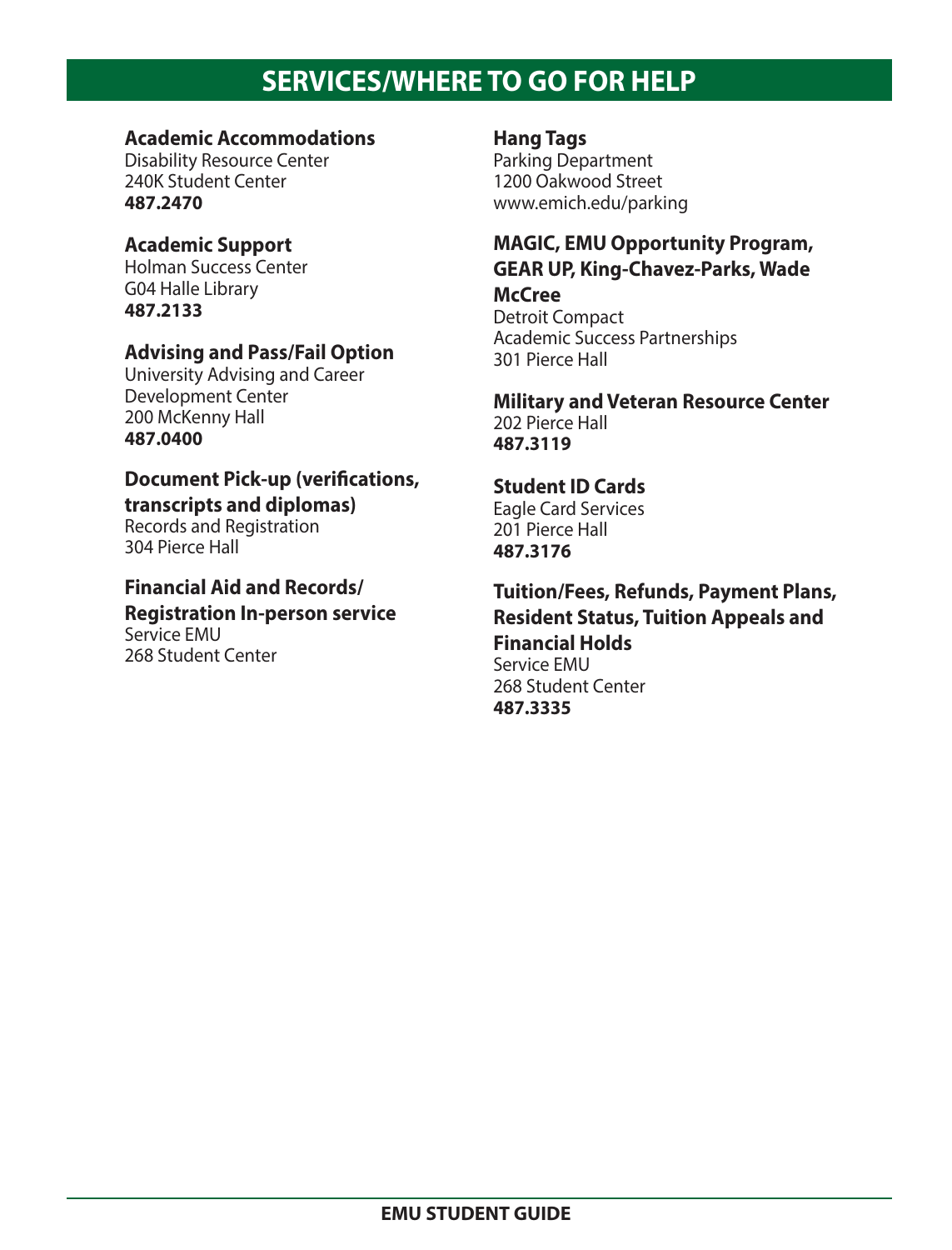## **CAMPUS MAP INDEX**

| <b>Building Index (numerical)</b>                                | Co                               |
|------------------------------------------------------------------|----------------------------------|
| Sculpture Studio  2                                              | Pe                               |
| Central Stores  3                                                | U                                |
| Department of Public Safety 8                                    | $6^{\degree}$                    |
| Heating Plant 10                                                 | EN                               |
| Parking Structure11                                              | Co                               |
| Halle Library 12                                                 | Ea                               |
| <b>Terrestrial and Aquatics Ecology</b><br>Research Facility  13 | $\overline{a}$<br>$\overline{a}$ |
| Science Complex. 14                                              | R)                               |
| Strong Physical Science Building. 15                             | $\mathcal{N}$                    |
| Briggs Hall17                                                    | 0                                |
| McKenny Hall 18                                                  | Te                               |
| Administration Building19                                        | 0                                |
| Welch Hall 19                                                    | $\overline{a}$                   |
| Starkweather Hall 20                                             | St                               |
|                                                                  | B                                |
| Hover Building22                                                 | 52                               |
| Rackham Building23                                               | 60                               |
| Geddes Town Hall School House 24                                 | 6 <sup>1</sup>                   |
| Bowen Field House 25                                             | Α                                |
| Warner Gymnasium 26                                              | Al                               |
| <b>Olds-Robb Student Recreation</b><br>Center 27                 | B<br>Β                           |
| Lake House 28                                                    | Bı                               |
|                                                                  | Ćε                               |
| Snow Health Center  30                                           | $\overline{a}$                   |
| Porter College of Education                                      | Co                               |
| Marshall Building32                                              | Co                               |
| King Hall33                                                      | Co                               |
| Ford Hall 34                                                     | Co                               |
| Martin Luther King Jr. Gardens 35                                | D١                               |
| Boone Hall36                                                     | Ea                               |
| Pierce Hall 37                                                   | EN                               |
| Roosevelt Hall 38                                                | Fo                               |
| Pray-Harrold Classroom Building 39                               | G                                |
| Physical Plant43                                                 | H                                |
|                                                                  | Н١                               |
| <b>Ouirk Dramatic Arts</b><br>Building/Theatre 52                | H<br>Jo                          |
| Sponberg Theatre 52                                              | Ki                               |
| 600W. Forest 54                                                  | La                               |
| Alexander Music Building 55                                      | S                                |
| Sill Hall 56                                                     | M                                |

| Coatings Research Institute 57        | Martin                        |
|---------------------------------------|-------------------------------|
| Pease Auditorium 58                   | McKen                         |
| University House 59                   | <b>Oestrik</b>                |
|                                       | Olds-M                        |
| EMU Foundation  61                    | Olds-R                        |
| Corporate Education Center 62         | Center                        |
| Eagle Crest Golf Club 63              | Parkin                        |
| College of Business 64                | Pease                         |
| Convocation Center 65                 | Physic                        |
| Rynearson Stadium<br>(West Campus) 66 | Pierce <sup>l</sup><br>Porter |
| Olds-MarshallTrack(WestCampus)66a     | Buildir                       |
| Team Building (West Campus) 67        | Pray-H                        |
| 0estrike Stadium (West Campus) 68     | Quirk D<br>Buildir            |
|                                       | Rackha                        |
|                                       | <b>Roosey</b>                 |
| Building Index (alphabetical)         | Rynear                        |
|                                       | (West                         |
| 600W. Forest54                        | Sculpt                        |
|                                       | Sherze                        |
| Administration Building19             | Sill Hal                      |
| Alexander Music Building 55           | Snow <b>H</b>                 |
|                                       | Sponb                         |
| Bowen Field House 25                  | Starkw                        |
|                                       | Strong                        |
| Central Receiving 3                   | Studer                        |
| Coatings Research Institute 57        | Team E                        |
| College of Business 64                | Terrest<br>Resear             |
| Convocation Center 65                 | <b>Univer</b>                 |
| Cooper Building70                     | Warne                         |
| Corporate Education Center 62         | Welch                         |
| Department of Public Safety 8         | Housi                         |
| Eagle Crest Golf Club63               | Best Ro                       |
| EMU Foundation  61                    | Brown                         |
|                                       | <b>Buell F</b>                |
| Geddes Town Hall School House 24      | Cornell                       |
|                                       | The Co                        |
|                                       | Dining                        |
|                                       | Downi                         |
|                                       | Eastern                       |
|                                       | Godda                         |
|                                       | Hill Res                      |
| Science Complex 14                    | Housin                        |
| Marshall Building 32                  |                               |

| Martin Luther King Jr.Gardens 35                                | H                   |
|-----------------------------------------------------------------|---------------------|
| McKenny Hall. 18                                                | J                   |
| 0estrike Stadium (West Campus)  . 68                            | N                   |
| Olds-MarshallTrack(WestCampus)66a                               | P                   |
| <b>Olds-Robb Student Recreation</b>                             | P                   |
| Parking Structure 11                                            | P                   |
| Pease Auditorium 58                                             | S                   |
| Physical Plant 43                                               | V                   |
|                                                                 | W                   |
| Porter College of Education                                     | W<br>(              |
| Pray-Harrold Classroom Building39                               | W                   |
| Quirk Dramatic Arts<br>Building/Theatre 52                      | D<br>×              |
| Rackham Building23                                              | Α                   |
| Roosevelt Hall 38                                               | U                   |
| Rynearson Stadium<br>(West Campus) 66                           | Ċ                   |
| Sculpture Studio 2                                              | C                   |
|                                                                 | C                   |
|                                                                 | G                   |
| Snow Health Center 30                                           | H<br>H              |
| Sponberg Theatre 52                                             | N                   |
| Starkweather Hall 20                                            | P,                  |
| Strong Physical Science Building15                              | P                   |
| Student Center71                                                | P                   |
| Team Building (West Campus)67                                   | P                   |
| <b>Terrestrial and Aquatics Ecology</b><br>Research Facility 13 | R                   |
| University House 59                                             | S                   |
| Warner Gymnasium 26                                             | S                   |
|                                                                 | ς.                  |
| <b>Housing and Dining Facilities</b>                            | S                   |
| Best Residence Hall 50                                          | W                   |
| Brown Apartments 16A                                            | P                   |
| 80.  Buell Residence Hall                                       | c                   |
| Cornell Courts Apartments 1                                     | S                   |
| The Commons 48                                                  | D                   |
| 048.                                                            | Ν                   |
| Downing Residence Hall 49                                       | V                   |
| Eastern Eateries 44                                             | Q                   |
| Goddard Residence Hall 53A                                      | R                   |
| Hill Residence Hall 5                                           | С                   |
| Housing Office 48                                               | U<br>$\mathfrak{g}$ |

| Jones Residence Hall 53                                   |
|-----------------------------------------------------------|
| Munson Residence Hall 16                                  |
| Phelps Residence Hall 42                                  |
| Pittman Residence Hall 7                                  |
| Putnam Residence Hall 45                                  |
| Sellers Residence Hall 41                                 |
| Village Residence Halls 4                                 |
| Walton Residence Hall 46                                  |
| <b>Westview Apartments</b><br>(West Campus)<br>. 69       |
| Wise Residence Hall  47                                   |
| <b>Department Index</b>                                   |
|                                                           |
| Alumni Relations 61                                       |
| Univ.Advising&CareerDevelopment18                         |
| Cashier's Office 37                                       |
| Children's Institute<br>.23                               |
| Crime Prevention Office<br>. . 8                          |
| Graduate School 36                                        |
|                                                           |
| Human Resources<br>. 18                                   |
| Mail Room<br>$\dots$ 3                                    |
| Parking Department<br>$\ldots$ . 8                        |
| Public Information 19                                     |
| Public Safety<br>. . 8                                    |
|                                                           |
| Records and Registration 37                               |
| Shipping and Receiving 3                                  |
| Special Education<br>$\ldots$ .31<br>$\ddot{\phantom{a}}$ |
| Student Government 71                                     |
| Student Involvement 71                                    |
| WEMU-89FM33                                               |
| <b>Parking Facilities Index</b>                           |
| <b>Commuter Hangtag Parking</b>                           |
| S Ann Street Lot                                          |
| D2 Bowen Lot (Commuter Sections)                          |
| N Bowman-Roosevelt Lot (after 5 p.m.)                     |
| V College of Business Structure                           |
| Q Ford Lot A (after 7:30 p.m.)                            |
| R Ford Lot B                                              |
| C Hoyt Lot                                                |
| U Key Bank Lot<br>(after 6 p.m., M-Th, fall & winter)     |

Z Mayhew Lot 1 Z2 Mayhew Lot 2 F McKenny Staff Lot (after 5 p.m.) L Normal Street Lot (after 6:30 p.m.) I Green Lot 1 (NCL1) B Green Lot 2 (NCL2) D1 Oakwood Lot (North) E Oakwood Lot (South) D Parking Structure O2 Pease Lot P Pease Lot (after 5 p.m.) T Sill Lot (after 5 p.m.) W Washington Street Lot **Graduate Assistant Hangtag Parking** S Ann Street Lot D2 Bowen Lot N Bowman-Roosevelt Lot V College of Business Structure Q Ford Lot (after 7:30 p.m.) C Hoyt Lot U Key Bank Lot (after 6 p.m.,M-TH, fall and winter) Z Mayhew Lot 1 Z2 Mayhew Lot 2 F McKenny Staff Lot (after 5 p.m.) L Normal Street Lot I Green Lot 1 (NCL1) B Green Lot 2 (NCL2) D1 Oakwood Lot (North) E Oakwood Lot (South) D Parking Structure O2 Pease Lot P Pease Lot (after 5 p.m.) T Sill Lot M Snow Lot W Washington Street Lot **Faculty/Staff Hangtag Parking** S Ann Street Lot D2 Bowen Lot N Bowman-Roosevelt Lot V College of Business Structure

Q Ford Lot A C Hoyt Lot U Key Bank Lot (after 6 p.m.,M-TH, fall and winter) Z Mayhew Lot I Z2 Mayhew Lot 2 F McKenny Staff Lot L Normal Street Lot A B Green Lot 2 (NCL2) L2 611 W. Cross Lot D1 Oakwood Lot (North) E Oakwood Lot (South) D Parking Structure O2 Pease Lot P Pease Lot T Sill Lot M Snow Lot W Washington Street Lot I Green Lot 1 (NCL1) **Reserved Parking Areas** Y Ford Reserved K Normal Reserved J Smith Reserved **Guest Parking Areas** T2 Alexander Lot (\$1 per hour) G McKenny Lot (\$1 per hour) O Pease Lot (\$1 per hour) D3 Oakwood Paid Lot (\$1 per hour) A Student Center Lot (\$1 per hour) **Residence Hangtag Parking Lots** C Hoyt Lot Z Mayhew Lot 1 I Green Lot 1 (NCL1) B Green Lot 2 (NCL2) Z2 Mayhew Lot 2